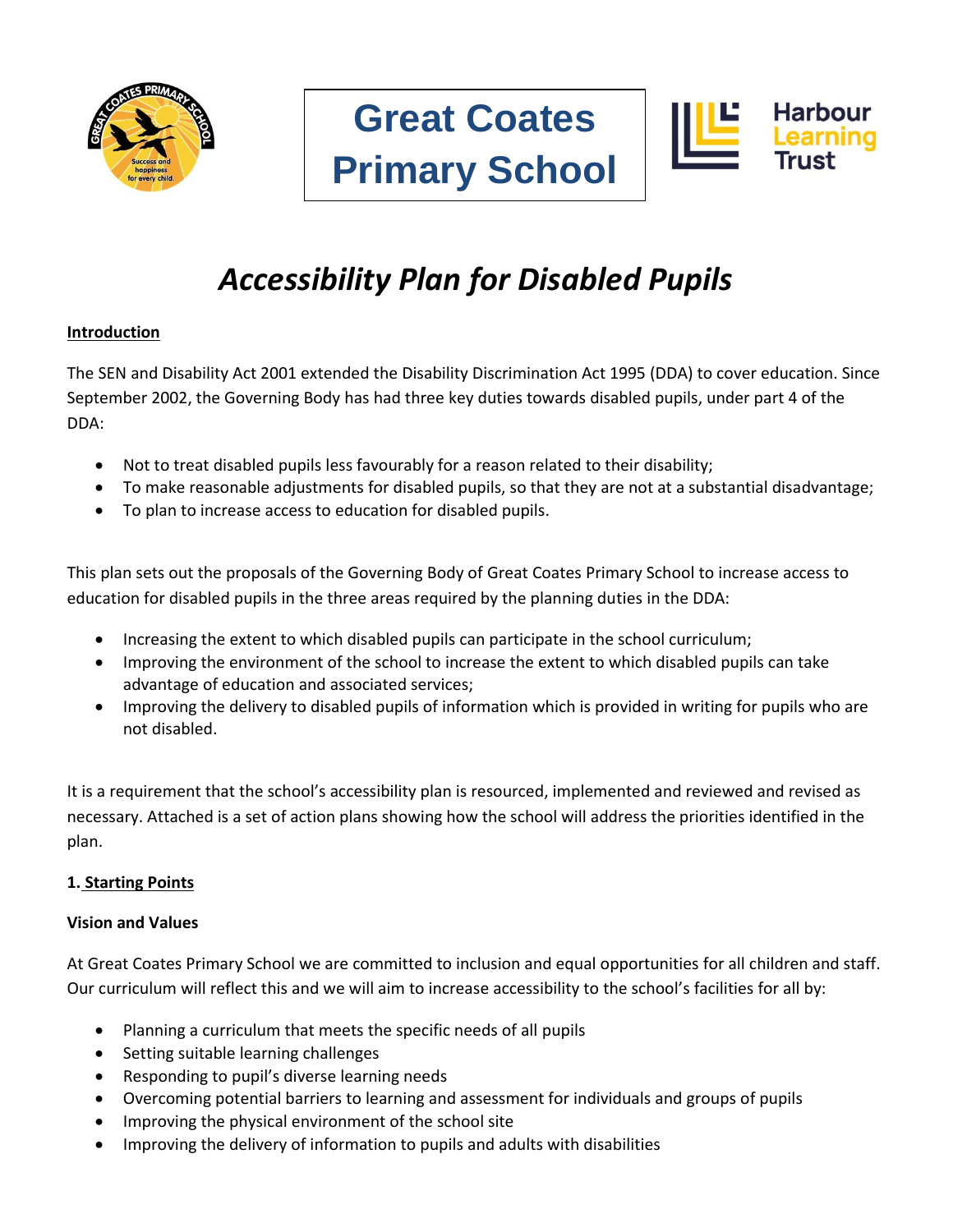The Governing Body will ensure that the staff are familiar with the vision and values of the school and have appropriate training so that these can be achieved.

#### **Staff awareness**

- Communication of children's needs within the school is good;
- Differentiation wherever possible is the expected norm in order for children to gain access to the curriculum and other activities including visits out of school
- Our aim is for all children to reach their potential, with the expectation that 85% will achieve the stated End of Year Expectations from the National Curriculum 2014.

## **Impact on disabled pupils on the way the school is organised**

- The school policies and procedures take account of disabled children;
- The physical environment of the school, being on two levels, does not lend itself to easy access;
- The curriculum is suitably differentiated to enable access by all;
- The school has many learning aids used to support children in their learning.

#### **Outcomes for disabled children**

The children try hard and achieve appropriately in extra-curricular activities. They are expected to participate in the Y4 swimming programme and sports activities and with careful planning for their needs often achieve well. The school works in partnership with parents and other agencies to enable positive outcomes for children who need support.

The school has set the following priorities for the development of information and data to support the school's accessibility plan:

- **The schools track the achievements of all vulnerable groups and uses the data to formulate appropriate individual targets**
- **Policies will be reviewed to ensure conformity with the DDA**
- **The school will work with appropriate agencies to ensure that the medical procedures of the school conform to current requirements**

## **2. The main priorities in the school's plan**

## **2A. Increasing the extent to which disabled pupils can participate in the school curriculum**

The school has remodelled the curriculum so that it meets the requirements of all pupils more effectively and continues to do this on an ongoing basis. This is to make the curriculum more relevant and easily accessed by all children. This will identify the priorities for the School Improvement Plan year on year. The work in this area will be led by key members of staff who will contribute in accordance with their professional expertise. Some of this work will involve partnership working with cluster schools and networks and will draw on the expertise of external agencies such as Educational Psychology, the Speech & Language Dept, SureStart, ESPD and other agencies. This work must take account of developing technologies over this period in order to improve access for all.

The curriculum enables teachers to plan in a more appropriate way to meet the needs of the children. It is supported by a system of tracking the progress of each individual in order to achieve high expectations by all staff and by children themselves.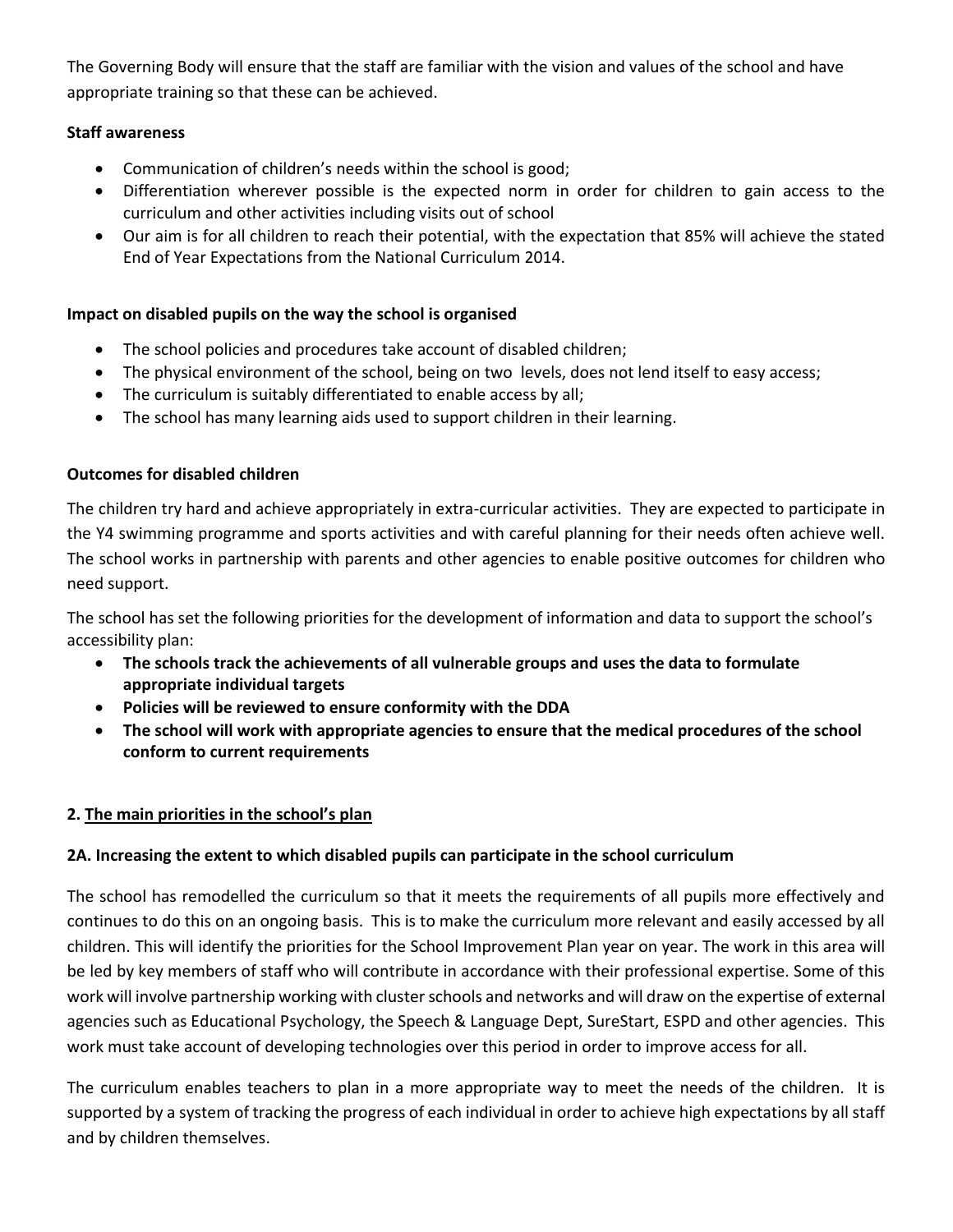The school is built on two levels and all KS2 classes are on the first floor. The school has a lift that can be used for disabled pupils. There are good sanitary facilities with easy access and the school has two spacious disabled toilets; on the ground floor and one on the first floor. The school has a hygiene room equipped with a hoist. Access to the playground is either through classroom or stairwell doors, all of which are flush to the ground. The main entrance of the school provides wheelchair access. Special events need to be carefully considered in terms of e.g. excessive noise as some children with some conditions have an adverse reaction. This can be addressed by those children being seated at the back, even if they are younger than others who would be sitting at the back. School visits, designed to enrich the curriculum need to be carefully considered in terms of transport, access to buildings and adult support.

#### **The school has set the following overall priorities for increasing curriculum access:**

- Remodelling the curriculum for greater inclusion of cross curricular links
- Consideration of staffing allocation and class sizes for support and access

#### **2B. Improving the physical environment of the school to increase the extent to which disabled pupils can take advantage of education and associated services:**

Changes to the physical environment are minimal due to the consideration given when the building was designed. However, there is scope to add visual signage to key areas of the internal building.

#### **The school has set the following priorities for physical improvements to increase access:**

- Audit classroom equipment for access for pupils who are visually and aurally impaired supply to fill any gaps
- Identify visual signage needs and supply

#### **2C. Improving the delivery to disabled pupils of information that is provided in writing for pupils who are not disabled:**

Differentiation in all its forms will take account of the response required by all groups of pupils. Currently, material is differentiated by size of print, challenge and amount. Expectation is differentiated by degree of support/independence and amount and complexity of work required. Timetables are visualised for autistic children through the use of PECS and the preferred sign language is Makaton.

The school has good relationships with the services which provide support in this area, so support for a new challenge to the school would be dealt with by contacting them.

The school has set the following priorities for providing information for disabled pupils:

- Ensure that identified differentiation covers the needs of all children
- Ensure that the SENCO of the school knows who to contact for support

#### **3. Making it happen**

#### **3A. Management, coordination and implementation**

The plan will be reviewed annually by the full Governing Body and any amendments made at this stage.

#### **The planning process:**

This plan and its delivery is the responsibility of the Governing Body of the school;